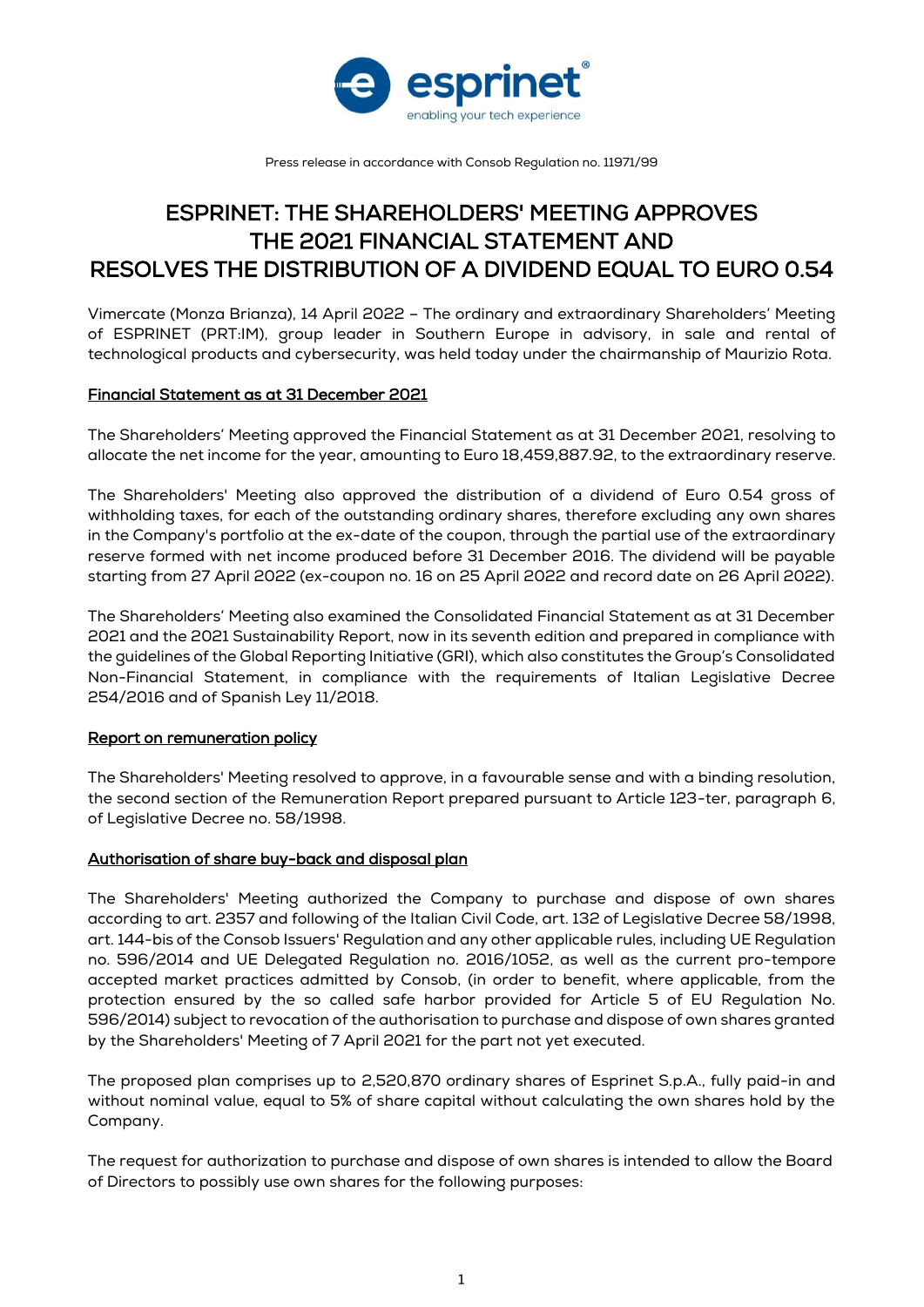

- i) to reduce the share capital, in value or shares number;
- ii) to fulfill the obligations arising from share option programs or other allocations of shares to employees or members of the administrative bodies of the Company or its subsidiaries or affiliates; and
- iii) to purchase own shares held by employees of the Company or subsidiaries which are assigned or subscribed according to art. 2349 and 2441 paragraph 8 of Italian Civil Code or following approved compensation plans according to art. 114-bis TUF - Consolidated Law on Finance.

The purchase of own shares will be performed through public offer, regulated markets or through exchange offer and/or by granting Shareholders a put option.

The fees approved by the Shareholders' Meeting for the purchase of own shares are as follows:

- i) in the case of purchases made on regulated markets, or by employees, at a unitary consideration that cannot be less than 20% and higher than 20% compared to the official price recorded by the Company's ordinary shares on the trading day prior to each single purchase transaction;
- ii) in the case of purchases made through a public offer or exchange or by attributing to the shareholders, in proportion to the shares held, a put option, at a consideration not lower than 30% and not higher than 30% compared to the official price recorded by the Company's ordinary shares in the ten trading days prior to the public announcement; and
- iii) without prejudice to the provisions of paragraphs (i) and (ii) above, to a consideration that is not higher than the higher price between the price of the last independent transaction and the price of the highest current independent purchase offer present in the trading venue where the purchase is made.

For the disposal of own shares, it was resolved that they take place according to times and conditions that will be deemed best suited to the interests of Esprinet, taking into account the stock market prices recorded in the periods immediately prior to the date of each individual disposal operation.

The purchase authorization of treasury shares has a duration of 18 months, equal to the maximum period allowed by civil law. The disposition, in one or more solutions, of the own shares purchased does not provide for any time limit.

The share capital currently amounts to euro 7,860,651.00, divided into n. 50,934,123 ordinary shares and as at today the Company holds no. 1,528,024 own shares corresponding to 3 % of the share capital (before cancellation of own shares in portfolio resolved in the extraordinary part of today's meeting). Esprinet's subsidiaries does not hold any share of the parent company.

## Integration of fees for the legal accounting of the consolidated financial statement

The Shareholders' Meeting approved the integration of the remuneration of the Independent Auditors PricewaterhouseCoopers S.p.A., in light of the expansion of the consolidation perimeter of the Group companies and of the accounting activities related to the ESEF financial statement.

# Cancellation of 516,706 own shares in the portfolio, with no reduction of share capital, and subsequent amendment of art. 5 of the Company Articles of Association.

The Extraordinary Shareholders' Meeting approved the cancellation of 516,706 own ordinary shares in the Company's portfolio, acquired in implementation of the Shareholders' Meeting resolution of 7 April 2021, with no reduction of share capital. Given the ordinary shares lack any indication of nominal